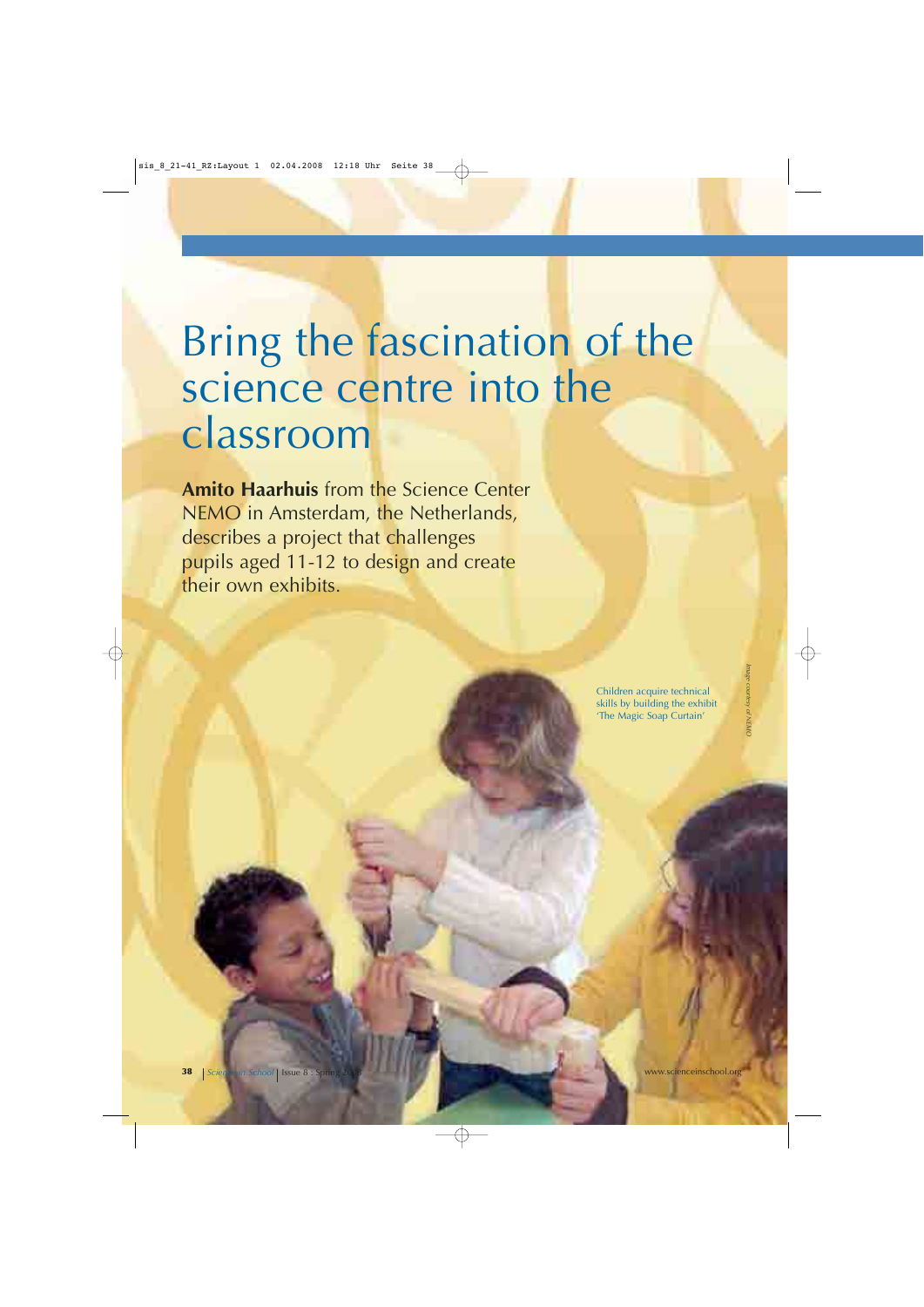## **Projects in science education**

**D**uring the Science Center at<br>School project, pupils build<br>their own orbibits, similar to these their own exhibits, similar to those in a science centre – with the help of an employee at a real science centre. Using their exhibits, the pupils set up a science centre in their own school. They present the results of their research into the science behind their exhibits and invite fellow pupils and parents to try them out.

#### **The project in a nutshell**

*Science Center at School* consists of eight mornings or afternoons, spread over at least five weeks. Only the first half-day takes place at a science centre. Here, a science centre employee introduces the project, telling the children what an exhibit is and what they have to think about when they build their own exhibit.

The rest of the project takes place at school. The pupils work in pairs and choose (from a list provided by the science centre) which of more than 20 exhibits they want to build. They then make a technical drawing of their chosen exhibit, thinking about how they are going to make it and how big it should be. The children would like

*Image courtesy of NEMO*



Making a technical drawing helps students to work in a more organised way

# **Help is at** BACKGROUND **BACKGROUND hand** If you are interested in this project and would like more information, Science Center NEMO would be happy to help. Contact

nothing better than to get down to building the exhibit right away; making a technical drawing slows down this process. It does, however, help the children to work in a more organised way and think before they act.

e-NEMO.nl).

Amito Haarhuis (haarhuis@

From their technical drawing and a description provided by the science centre, they then build the exhibit. All descriptions and building instructions can be downloaded from the *Science Center at School* websitew1. Building the exhibits involves sawing, drilling, cutting and pasting. For this part of the project, extra hands are needed in the classroom: two extra people (parents, trainee teachers or colleagues, for example) should be sufficient.

After they have finished building, the pupils do some research using their exhibit. They study how it works and what scientific phenomenon it demonstrates. Using posters and oral presentations, the pupils then present their research to their classmates, teachers, family and friends, who have the chance to try out the exhibits too.

The main objectives of this project are to encourage an enquiring attitude to science and technology, and to demonstrate to the pupils how they can work together, give presentations (written and oral) and acquire a high level of technical skills.

#### **Successful pilot**

The pilot project was carried out in ten primary schools, and pupils rated the project with an average score of 8.5 (on a scale of 0-10.0). The most highly valued part was the building of the exhibits (9.4). The reasons given by the children for the high score were: "because you don't often get to do things such as sawing; I like that kind of thing" and "once it's finished – you can see if it works". Showing the exhibits to other children and parents was also rated highly (8.7): "because you're happy with what you've made and you can show it to other people" and "because some people just couldn't believe it and were thinking 'how do they do that?'".



A science centre at school

#### **Girls became more technical**

What was striking was the fact that most of the girls considered themselves 'not really technical' before the project, whereas most of the boys considered themselves 'pretty technical'. After the project, the children considered themselves on average more technical than before: 7% more children regarded themselves as 'pretty technical' or 'very technical'.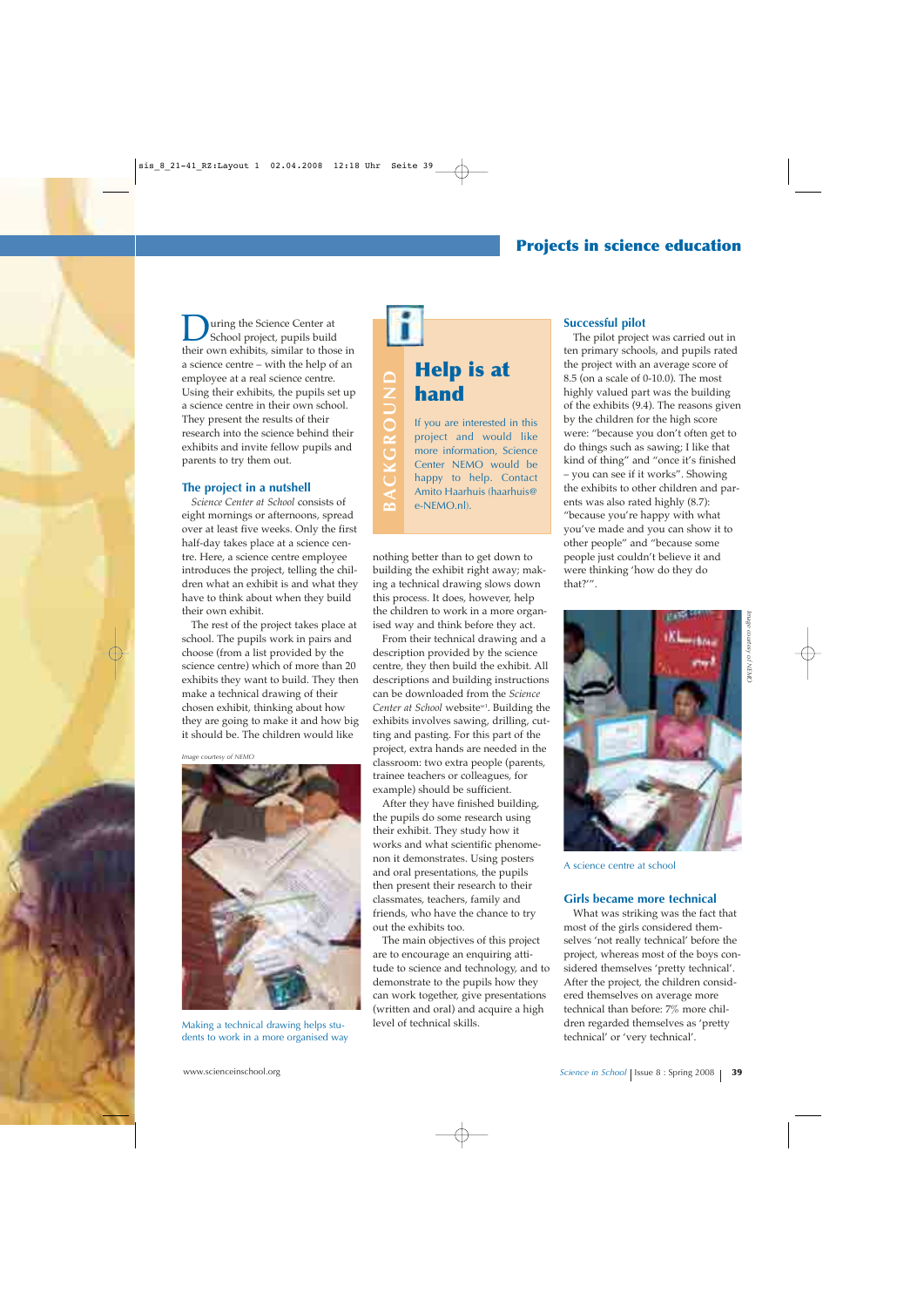

#### **Question for the girls: Do you consider yourself technical?**

More significant is the increase among the girls: after the project, the number of girls who regarded themselves as 'pretty technical' rose by 66% and the number who considered themselves as 'not really technical' fell by 35%. It seems that the boys generally overestimated their own abilities before the project. By doing the project they got a more realistic self-image. Girls had a more realistic self-image to start with, but generally had less experience with technical activities. By taking part in the project they discovered that they were actually quite good at it, and that it was fun!

#### **Educational trajectory**

The project is connected with an educational trajectory for enquirybased learning and learning by design that NEMO has developed in co-operation with the AMSTEL Institute of the University of Amsterdam.

We distinguished a 'science trajectory', to which enquiry-based learning is central (didactics of natural sciences), and a 'technology trajectory', to which learning by design is central (didactics of technology). An important aspect of both didactics is that it

is the process and not the end product that is most important. Therefore, guidance by the teacher focuses primarily on acquiring an investigative attitude and technical skills. The Science Center NEMO provides a training session for teachers to prepare for the project.

#### **Enquiry-based learning**

It is important to realise that enquiry-based learning begins only once the exhibit has been built: the finished exhibit makes a physical phenomenon or technical principle tangible, so the exhibits lend themselves well to follow-up research.

The children go through three research phases: first, 'fooling around' with the exhibit (unfocused investigation), which gives rise to lots of questions; second, 'focused experimentation', where specific research questions are included in the lesson descriptions and children can discover answers themselves; and third, 'theoretical research', where pupils research using books and the Internet to learn about the science behind how the exhibit works and how those scientific principles apply in daily life.

#### **Learning by design**

The lesson description explains how to design the exhibit, as well as the materials and tools required. However, no quantities for materials are given. Before the pupils can establish how much of each material they need, they must decide how big their exhibit will be. Once they have decided this, they sketch a 1:2 scale technical drawing, indicating how the components should be attached to each other.

The children present their technical drawings to each other and their teacher, asking for feedback. They use this feedback to improve their technical drawing.

> *Science Center at School* is a project of the National Science and Technology Center, the umbrella organisation of Science Center NEMO, the largest science centre in the Netherlands. The National Science and Technology Center is working with the AMSTEL Institute of the University of Amsterdam, the Netherlands National Institute for Curriculum Development (SLO) and ten primary schools.

The project was financed by the European Union under PENCIL (Permanent EuropeaN resource Center for Informal Learning) project. Under this banner, 14 European science centres and museums worked with schools and universities to try to find new ways of shaping science education.

**BACKGROUND**

BACKGROUND